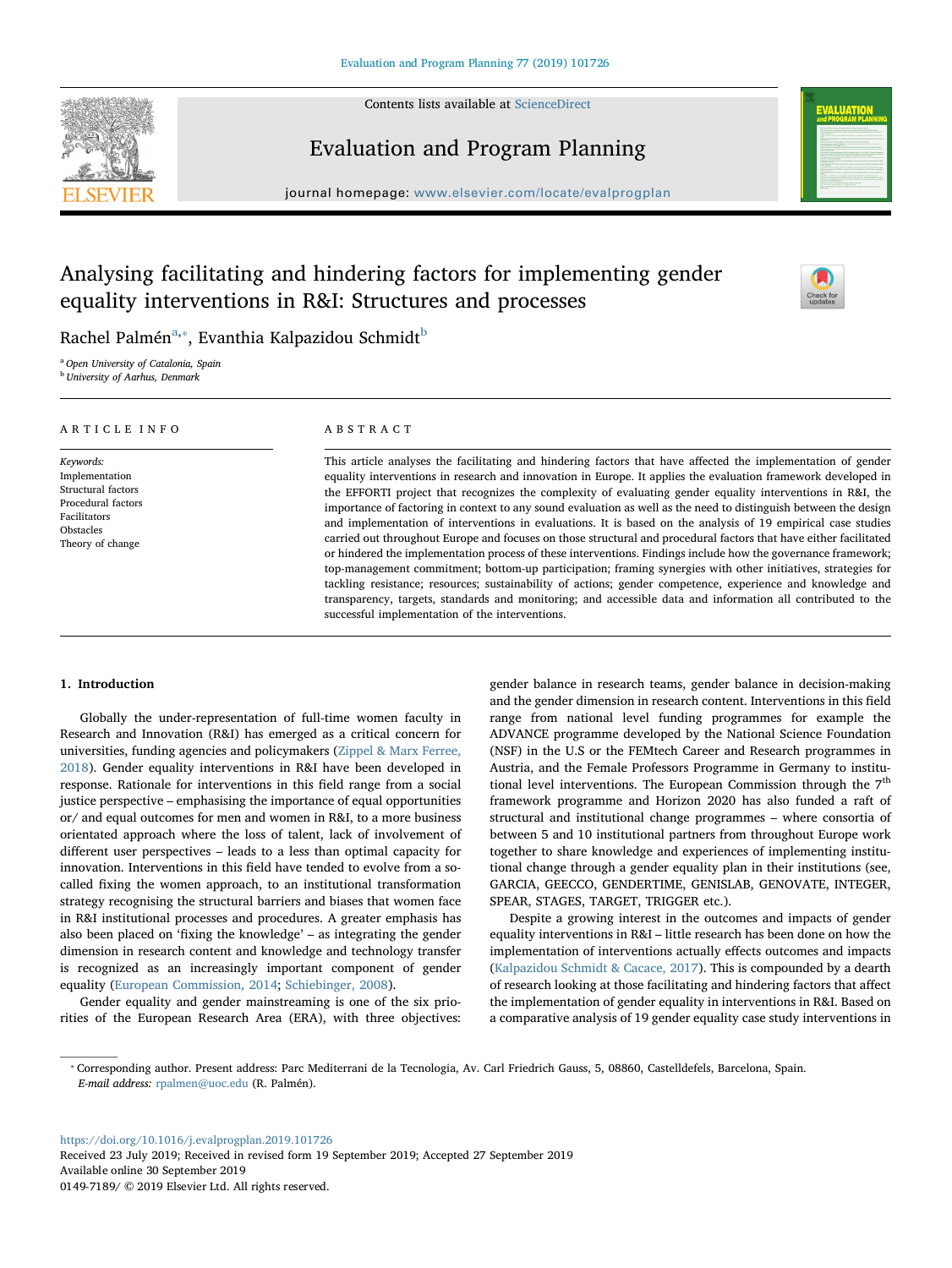R&I spanning 6 European countries carried out in the framework of the  $EFFORT<sup>1</sup>$  $EFFORT<sup>1</sup>$  $EFFORT<sup>1</sup>$  project, this paper aims at providing insights in the facilitating and hindering factors for designing and implementing gender equality interventions in R&I. Key findings of the case study work revealed that whilst the strengths and weaknesses of the design of the interventions and subsequent outcomes and impacts could be linked to the different types of interventions – those factors facilitating and hindering the implementation of the intervention tended to run throughout all types of interventions despite being context dependent. It is in particular this part of the comparative analysis of the case studies that this article focuses on.

# 2. Conceptual framework

The conceptual framework on which the empirical case study work presented here was built on is the evaluation framework developed within the EFFORTI project (see [Kalpazidou Schmidt & Graversen, this](#page-7-4) [issue\)](#page-7-4). This conceptual evaluation framework opens the black box of the interventions and facilitates the exploration of aspects and factors that are important for the design and implementation of policy interventions [\(Rog, 2012](#page-7-5)). The conceptual framework contributes to the understanding of why and how interventions work or fail to work ([Rog,](#page-7-5) [2012\)](#page-7-5) by identifying the common facilitating and hindering factors that contribute to produce effects.

The conceptual framework employed hereby recognises complexity as a constituent element of evaluating gender equality interventions in R&I and builds on [Kalpazidou Schmidt and Cacace](#page-7-6)'s (2018) notion of complexity as, "a nonlinear relationship between inputs and outputs of policy measures, where impact depends on the interaction of a multitude of variables strongly related to context." ([Kalpazidou Schmidt &](#page-7-6) [Cacace, 2018:1\)](#page-7-6). Gender equality interventions take place in complex contexts and are characterized by uncertainty and emergence ([Glouberman & Zimmerman, 2002](#page-7-7)). According to [Halpern \(2014\)](#page-7-8) gender outcomes in science are influenced by a myriad of variables and their combinations that create non-linear ways from intervention to impact. Complexity implies thus that causal relations are difficult to establish between input and impact as there are several uncertain and emerging variables involved in the process [\(Kalpazidou Schmidt &](#page-7-3) [Cacace, 2017\)](#page-7-3).

Whilst complexity as a frame of reference for the design and implementation of policy measures, including gender equality is becoming generally accepted, to date, available models to operationalise this approach into practical interventions and the evaluations of such are lacking. The starting point for our operationalization of complexity in the case study work revolved around a multifaceted approach factoring in the how the design and implementation of gender equality interventions in R&I can effect outcomes and impact, considering contextual conditions. In the case study work – we differentiated between the design and implementation of interventions and how the strengths and weaknesses of these affected the outcomes and impacts of interventions. This article focuses on the complex phenomenon of implementation and aims at presenting and discussing the findings of the analysis that are related to the enabling and hindering factors for implementing gender equality interventions in R&I. These factors, as might be expected, proved to be decisive for the outcome and impact of the interventions.

We build on Kalpazidou Schmidt and Cacace's 'dynamic framework to activate gender equality structural transformation in research organizations' in an attempt to study those facilitating and hindering factors for interventions implementing gender equality in R&I. Whilst this approach was developed in relation to institutional transformation– we can see how it is also relevant for interventions (including national level

programmes) that aim to tackle gender bias processes and procedures in R&I. [Kalpazidou Schmidt and Cacace \(2017\)](#page-7-3) divide enabling and hindering factors – into structural and processual, both impacting implementation. The former may impact on implementation at the programme level - and refers to those cultural, social and normative features of the organisation and its environment. Process factors are those implementation dynamics and strategies that are highlighted by programme managers that they may have used to respond to those structural circumstances.

# 3. Implementation analysis

Despite the growing interest in outcomes and impacts of interventions in general as well as those interventions promoting gender equality in R&I – there has been little written about how actual implementation processes contribute to desired outcomes and impacts. While many research organisations implement gender equality policies, the lack of information on the implementation process and the efficacy of the implemented measures is striking ([Nielsen, 2015;](#page-7-9) [Timmers,](#page-7-10) [Willemsen, & Tijdens, 2010](#page-7-10)). [Lipsey and Wilson \(1993\)](#page-7-11) carried out a meta-analysis of 111 meta-analyses of intervention studies which spanned various programme domains (including evaluations of more than 10,000 programmes), they concluded that most of the literature "is based on only crude outcome research with little attention to programme theory or potential mediating and moderating factors" ([Donaldson, 2003:113\)](#page-7-12). Potential mediating and moderating factors are crucially linked to the implementation process, acting as mediators between intervention inputs and outcomes and impact. According to [Durlak and DuPre \(2008:239\)](#page-7-13) "implementation refers to what a program consists of when it is delivered in a particular setting". Main elements of implementation include: 1) fidelity – the extent to which an intervention corresponds to the originally intended intervention (adherence, compliance, integrity, faithful replication) 2) dosage which means the extent of the intervention (quantity, intervention strength) and 3) quality which is concerned with how well different elements of the intervention have been carried out [Durlak and DuPre \(2008:239\)](#page-7-13). They ask the following question: "Does Implementation Influence program Outcomes?". They look at the results of 483 studies included in five meta-analyses in addition to 59 other studies and conclude that the level of implementation achieved does in fact impact on program outcomes. Whilst this may seem evident for practitioners working on the implementation of interventions – in assessing the outcomes of an intervention the implementation process has too often been overlooked by academics – although it is gaining increasing recognition. For example, [Rogers et al. \(2015\)](#page-7-14) highlight the importance of distinguishing between implementation failure (where the programme fails because it was not implemented properly) and programme theory failure (where it failed although it was implemented properly). The importance of recognising how the implementation process impacts on outcomes also underlines how identifying the factors that affect the implementation process is crucial for a thorough understanding of what works in what context and why? [\(Durlak & DuPre, 2008\)](#page-7-13).

In the case study work discussed herewith we assessed implementation regarding a) congruence with objectives, b) change over time c) responsibilities d) decision-making bodies e) fixed working procedures f) factors that inhibit implementation g) factors that promote implementation and h) whether barriers could be overcome. The research presented in this paper is focused on the analysis of those facilitating and hindering factors for implementation. This is because the analysis of the factors that either facilitated or hindered the implementation of the studied interventions indicated that despite the different types of interventions and contexts there were common themes running throughout all case studies albeit which manifested differently according to context. As [Linnan & Steckler \(2000:2\)](#page-7-15) state, "Understanding the mechanisms for how and why these constructs produce successful change (or fail to produce change) is key to refining

<span id="page-1-0"></span> $^{1}$  The EFFORTI project was funded by the H2020 programme and aimed at developing an innovative evaluation framework and a toolbox with indicators for the study of gender equality interventions and their impact in R&I.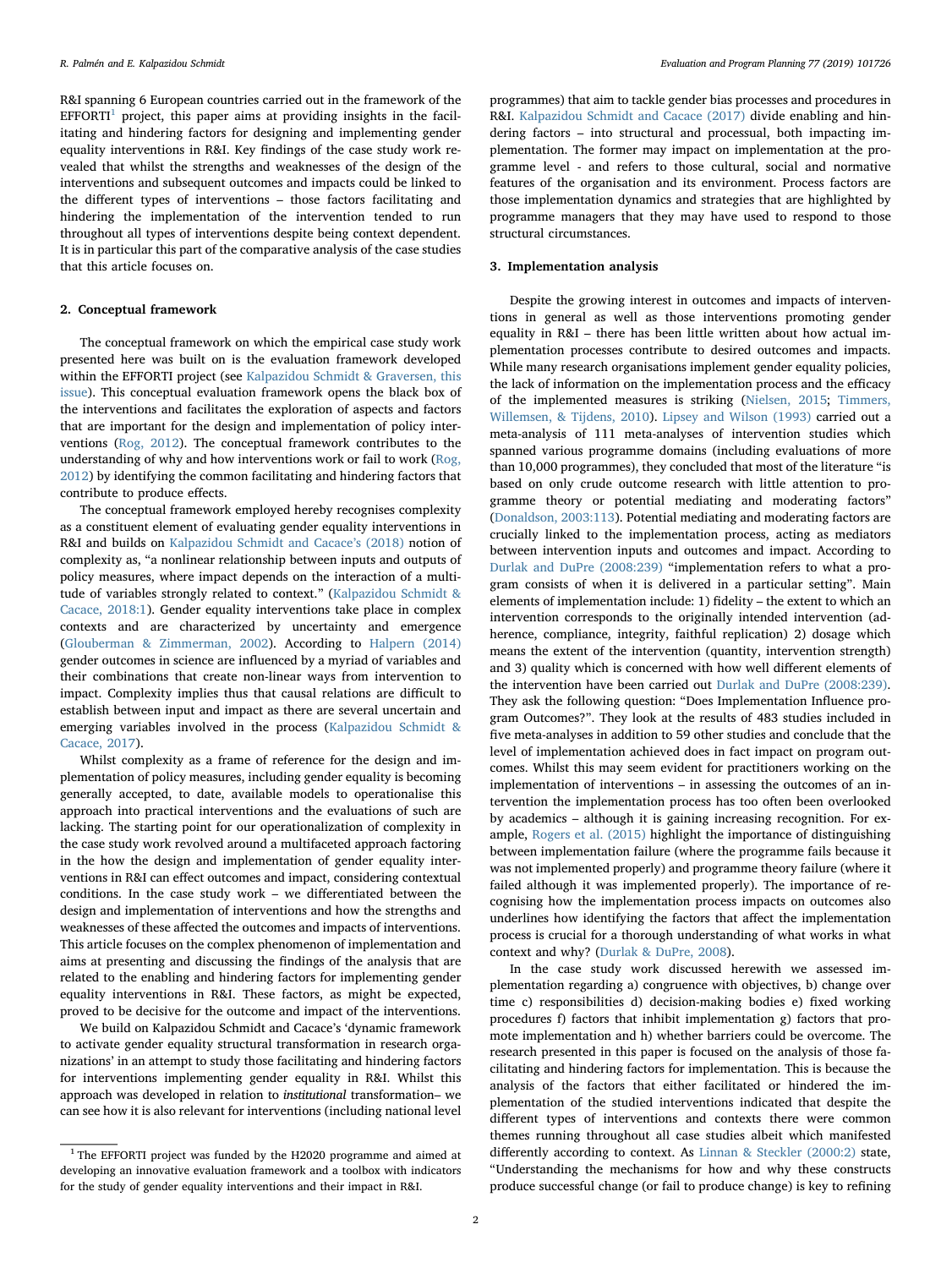theory and improving intervention effectiveness. Understanding under what conditions certain mediators are more (or less) influential in the achievement of certain study outcomes will inform the next and future generations of theory-informed interventions [\(Baranowski, Anderson, &](#page-7-16) [Carmack, 1998](#page-7-16); [Baranowski et al., 1997\)](#page-7-17)."

# 4. Methods

The analysis is based on 19 gender equality interventions case studies within R&I, carried out across Europe (Austria, Denmark, Germany, Hungary, Spain and Sweden).<sup>[2](#page-2-0)</sup> Case studies varied by scope (national, regional, institutional levels), targeted sector (Higher Education Sector, HES; Business Enterprise Sector, BES; and Governmental sector, GOV), ERA priority (more women in R&I teams, gender balance in decision-making, gender dimension in research content) main type of intervention<sup>[3](#page-2-1)</sup> and target group (companies, universities, non-university research institutes etc.). They tended to be interventions that were deemed good practices by experts (see [Kalpazidou Schmidt & Cacace,](#page-7-6) [2018\)](#page-7-6).

Our approach is based on Qualitative Comparative Analysis (QCA),<sup>[4](#page-2-2)</sup> aiming to achieve systematic case comparisons across a number of cases and cross-national contexts. Cases and variables are systematically selected. This mitigates the risk that "inconvenient" cases that do not fit in a particular pattern, are not being considered in the analysis or that data are treated forcedly to fit into a particular theoretical frame ([Patton, 2009\)](#page-7-18). The QCA approach "systematically codes and takes into account case variations and uniquenesses as well as commonalities, thereby elucidating both similarities and differences" ([Patton, 2009:](#page-7-18) [492](#page-7-18)). QCA considers the complexity of cases as the approach recognizes the context-specific character of the link between intervention and outcome and impact.

Case study work aimed to validate the conceptual evaluation framework developed within the EFFORTI project. Based on QCA, the Case Study Evaluation Design Template was developed in order to facilitate the comparative, cross-national analysis (see additional file). This template was developed to enable us to construct a theory of change for each case study that covered the design/ concept analysis, implementation and impact assessments and enable a comparative analysis of a wide range of different interventions in terms of scope, objectives, target groups and target sector. A Theory of Change is a "an outcomes-based approach which applies critical thinking to the design, implementation and evaluation of initiatives and programmes intended to support change in their contexts" ([Vogel, 2012, 3](#page-7-19)).

The Case Study Evaluation Design Template included the following elements:

- 1) Characterisation of the intervention: name; start-end date; ERA Priority; functional mechanism; target group; objectives; type of intervention; intervention format; brief description of the intervention; and primary reason for the selection of the case study
- 2) Context: national/ science system context; conditions for effective gender equality policies; main actors; institutional context)
- 3) Concept analysis: unit of analysis; history of the intervention; target group; main activities; resources; how it should work; expected outputs; expected outcomes; expected impact; key players; significance of policy intervention; assessment of whether objectives

can be fulfilled given the amount of resources;

- 4) Implementation analysis: unit of analysis; implementation corresponds to objectives; implementation changed over time; distribution of responsibilities for implementation; decision-making bodies for implementation; fixed-working procedures for implementation; factors that inhibit the implementation; factors that promote the implementation; barriers encountered during implementation
- 5) Impact Assessment: unit of analysis; observed outputs; observed outputs compared to expected outputs; how are these measured?; consistency with EFFORTI indicators; outcomes per target group; specific to R&I; observed outcomes compared to expected outcomes; how are these measured?; consistency with EFFORTI indicators; observed impacts (indirect/ direct/ intended/ unintended/R&I); observed impacts compared to expected impacts; how are they measured? Consistency with EFFORTI indicators; factors that hindered and supported the impacts.

Each case study was comprised of documentary analysis and between 4–12 semi-structured interviews with policy-makers programme managers, practitioners and beneficiaries, lasting between (45–60 minutes). N-vivo was used to systematically analyse the 19 filled templates, one for each case. Based on the QCA of the hindering and enabling factors affecting implementation, the paper presents and discusses the factors that were common to the studied cases.

#### 5. Results

In accordance with the work of [Kalpazidou Schmidt and Cacace](#page-7-3) [\(2017\),](#page-7-3) we made a distinction between the enabling and hindering factors – into structural and processual, both effecting implementation. While the structural factors involved cultural, social and normative aspects, the processual factors comprised implementation dynamics and strategies, often used as a response to structural conditions. We identified also other elements of significance such as the importance of gender competence, lack of data and information, etc. that we will elaborate on below.

The governance framework was identified as a key structural element in either facilitating or hindering the implementation of the intervention. In those scenarios where the governance framework was identified as not optimal for a successful implementation, i.e. in most case studies where a lack of sanctions (in the case of non-compliance) negatively affected implementation – top-management commitment and bottom-up participation and buy-in were identified as key processes that facilitate a successful implementation of the intervention. The framing of gender issues as being inextricably linked to excellence in R&I as forming part of a discourse that often emanated from beyond the implementing institution -was deemed as a facilitating factor in fostering buy in from implementing institutions – and could be used as a pro-active strategy to tackle resistance at different levels. Resources, unsurprisingly were identified as the major structural facilitator – with various case studies highlighting how additional resources being made available was a positive attribute for the intervention – i.e. programmes funded from additional ring-fenced resources were positively received. A general lack of resources, not just economic but also a lack of capacity (human resources) was identified across the case studies in relation to achieving ambitious objectives. Failing to achieve ambitious objectives specifically related to integrating the gender dimension into tertiary education included a lack of capacity to integrate the gender dimension in 80 study plans. In another case study aiming to integrate the gender dimension into research content this manifested itself in a mismatch between ambitious objectives to create gendered innovations from interdisciplinary projects by bringing together technical and social scientists and an underestimation of the resources (economic and human resources) needed to successfully carry this out. Creating and fostering sustainability through processes including lesser turn-over of staff was identified in interventions targeting both the HES and BES sectors. In

<span id="page-2-0"></span> $2$  We carried out three case studies in every country except for Austria where we carried out five case studies and Sweden where we carried out two case studies.

<span id="page-2-1"></span> $3$  The case studies report was delivered to the European Commission (D4.1) Condensed reports of results on content level and methodological level for each case study). The studies are not publicly available due to promised protection of case anonymity.

<span id="page-2-2"></span><sup>4</sup> For more on Qualitative Comparative Analysis see [Ragin \(1987](#page-7-20), [2000\)](#page-7-21), [Patton \(2009\)](#page-7-18).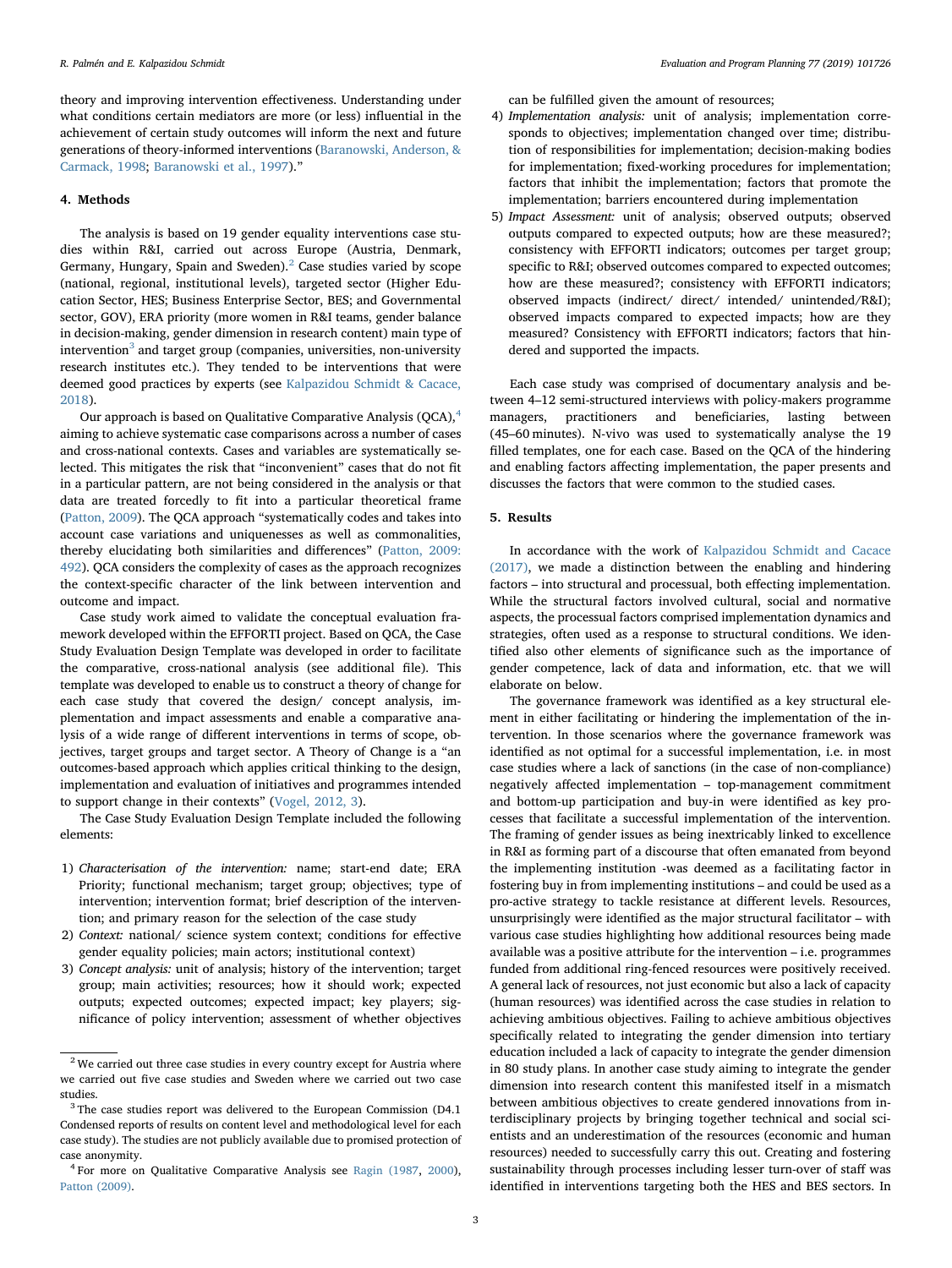the latter, additional factors hindering the sustainable implementation of interventions included a reluctance to share knowledge, given companies aims to compete for a relevant share of the market. Two factors were seen to be transversal and supported the other structural and processual factors: gender competence, experience and knowledge and transparency, targets, standards and monitoring. A lack of gender competence, experience and knowledge was identified throughout the case studies as hindering an optimal implementation – whilst in other case studies successful implementation was attributed to extensive gender competence, experience and knowledge. Transparency, targets, standard setting and monitoring data also strengthened and reinforced other structural and processual factors.

## 5.1. Governance framework

Governance frameworks span from legally binding measures to a weaker governance approach where policy makers operate at the level of positive incentives. The majority of the studied case interventions spanned legally binding measures to providing positive incentives. For example the Catalan law of 2015 obliges universities to introduce the gender perspective and was seen as a major facilitator introducing the gender perspective in tertiary education – possible sanctions include courses not being accredited by the evaluation agency. In various case studies a lack of sanctions was identified as negatively impacting on the implementation of the interventions. In the case of Gender Equality Plans, as non-legally binding instruments, it was recognized that ensuring the implementation of the measures is a difficult task, noncompliance cannot be sanctioned, so implementation often depends on the good will of the responsible bodies or persons. In this scenario successful implementation and subsequent impact therefore becomes dependent on top-management commitment and fiery souls.

#### 5.2. Top-management commitment

The majority of our case studies, spanning each participating country, explicitly stated that top-management commitment was a key facilitating (or lack of, was a hindering) factor for the implementation and impact of the intervention. This ranged from the ministry level, through to regional and city government levels to the programme level and implementing institutions, i.e. Research Performing Organisations (RPOs) and companies. Governmental bodies were seen to play an important role in steering the agenda, for example in Spain and Sweden top-down initiatives coming from governmental bodies or funding agencies have paved the way for an institutional acceptance that gendered inequalities must be tackled. At the programme level, for example in Austria, a lack of support of executives and decision-makers meant that the existence of a gender specific funding line became questioned. At the level of RPOs and companies it was highlighted that managers must work top-down (not only bottom-up) by starting with recruitment and changing the management culture as well as developing key gender competences. If the managing directors are not convinced of the relevance of equality measures human resources can be hindered in the implementation of sustainable actions and mobilization of staff not be achieved.

# 5.3. Bottom-up: participation and buy-in

Whilst top-commitment is identified by the majority of our case studies as a key factor facilitating the implementation of interventions, bottom-up buy-in from both human resource staff and management as well as researchers was also seen as an essential factor in interventions targeting both the BES and HES sectors.

In the BES sector particularly small companies, involving employees at all levels in the intervention were seen as key to a successful implementation. It is considered crucial that the manager takes time to engage, actively and openly in the process which has a signaling effect for the employees, highlighting the importance of the issue. All employees should have the opportunity to participate from the beginning and be informed. This strategy raises awareness for the topic, gains more acceptance for the interventions, e.g. amongst men, for women only measures, and increases the motivation, while decreasing resistance. In one case study the attitude of the Human Resources (HR) department was identified as key. The effort invested in acquiring more in-depth sex-disaggregated data and regularly informing management – acted as a catalyst for the intervention leading to an increased awareness among workers' representatives on GE issues and greatly facilitating the acceptance of planned measures amongst staff.

The willingness, interest and ability (due to time restraints and other responsibilities) of staff members particularly researchers to participate in the intervention was highlighted in many of the cases as a decisive factor. Although in this instance whilst recognised as an important facilitator for the success of the intervention, it was also highlighted that involvement from researchers (often disproportionately female) could be extremely time consuming, detracting from research activities, whilst being neither recognised nor rewarded as a merit.

# 5.4. Framing synergies with other initiatives

The framing of gender issues as being inextricably linked to excellence in research at the EU level was seen to facilitate the willingness of research organisations to introduce gender equality issues as well as convincing those responsible for the need to incorporate gender equality measures. Case studies in Austria, Spain and Germany highlighted these synergies. This is complemented by the existence of prestigious and international recognition schemes that accredit excellence in science and include gender equality measures such as HR excellence and national level initiatives (in Germany, see the Excellence initiative, the National German Funding Agency (DFG) standards, the "Offensive Chancengleichheit", Pact for R&I and the HEI Pact) and international funding programmes that address gender equality in their programme documents, call texts and evaluation procedures. In Germany it was recognized how both the DFG standards and the Excellence Initiative have had a positive effect on funding, which put more pressure on the system and led to a change in discourse. Some HEIs already had experience with the strategic development of gender equality concepts as these were required by the DFG funded excellence initiative and their gender equality- orientated standards too, thus the incentives given by the DFG were seen to have a strong beneficial effect. In Austria this feeds into gender-related indicators of the impact-orientated budgeting and links with general, formal requirements. Linking gender equality to research excellence was highlighted as preventing resistance in some of case studies.

## 5.5. Resistance and strategies for tackling resistance

Explicit and implicit resistances were identified throughout the case studies as hindering the successful implementation of gender equality interventions in R&I. In one case study in Denmark the financial incentives provided to encourage the recruitment and promotion of female professors was subject to discussion and resistance. For example, a professor reported the financial incentives initiative to the Minister of Research as well as to the Tribunal for Equal Treatment as being against the antidiscrimination law. Complaints in both instances were dismissed. Resistances to integrating gender issues in the daily routines were identified in a case study, according to some interviews, research staff can be reluctant to address gender equality issues as GEP measures can be seen as an added task to the usual workload. Regarding resistances of people in leadership positions - one strategy involved making sure gender equality issues are included in meetings with directors and managers so that gender equality is highlighted as a relevant matter for the organisation. In another case study it was recognized how the human resource departments usually leads the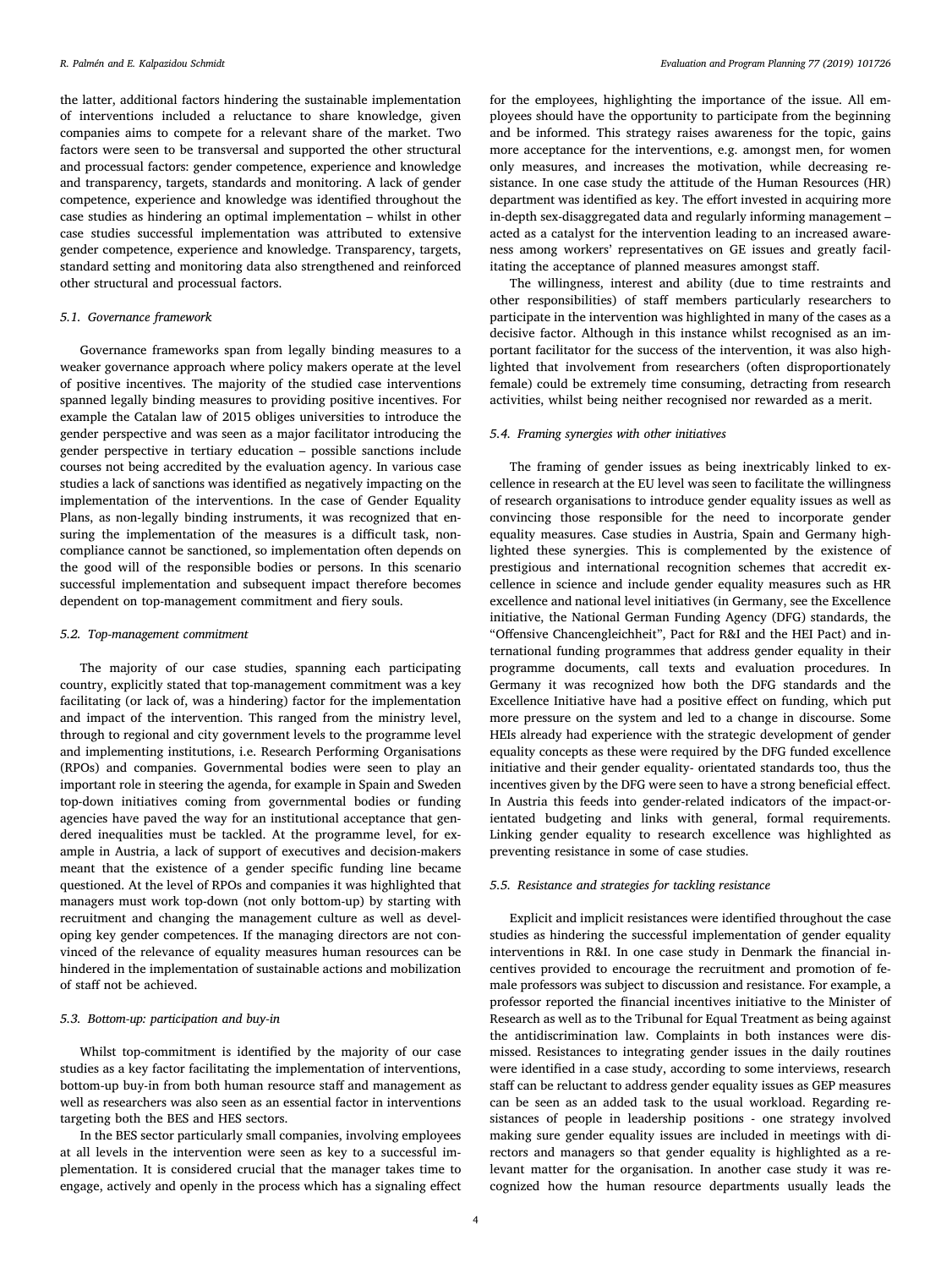implementation of gender equality measures, and academics may resist putting them into practice because they are not willing to introduce changes proposed by non-scientific bodies. It was also recognised how researchers can be resistant to participating in Gender Equality Committees or actions, because the time dedicated to these activities are not valued as a merit in the evaluation of research curriculum for career advancement. In one case study specifically targeting the BES sector, resistance was observed at the level of middle management.

To overcome these resistances an effort has been made to present gender equality as a strategic issue for the organisation or the institution; for example, GEPs have been disseminated with a statement by the institution's president – so that gender equality is not perceived as a matter of the HR department but as a strategic issue directly linked to the institution's governing bodies.

# 5.6. Resources

Resources were cited as the major facilitating factor for a successful GE intervention in R&I. These ranged from resources allocated to gender equality and R&I at the national level, regional or institutional levels.

In Germany a general increase in R&I budgets over the past decadeeven during the financial crisis impacted on the gender equality in R&I landscape. Increased funding in terms of a substantial budget increase was seen as a decisive factor as the programme was not seen to be about redistribution of resources or competition for scarce resources but additional funds dedicated to gender equality interventions. This backs up another of our case study findings in Austria – how competition for resources can serve as potential barrier and how expansion of respective funding possibilities would also be an important signal for the relevance of the subject.

#### 5.7. Sustainability of actions

The lack of sustainability of the action was seen to hinder an optimal implementation. In two case studies, one specifically targeting the BES sector, and the other at system level targeting HES and BES sectors it was highlighted that the optimal implementation of the programme and thus its sustainability was impeded by the high turnover of staff who were central to the implementation.

In one intervention implementing in the HES – the difficulties in improving the numerical representation of women at all levels of the organisation in the short-term was recognized and long term approaches were asked for as modification of horizontal and vertical segregation is a slow process and this impact cannot be fully observed after two years of implementation.

In one of our case study interventions at system level, targeting the BES and HES sectors, the practical implementation of results, aiming to increase innovation capability, create new markets and expand existing markets, it was recognized that to ensure the sustainability of the action a long-term utilization model outlasting the funding period would be needed to be created. The sustainable implementation of results was identified as the biggest challenge in this case study. In this context having strong company partners was recognized as potentially hindering successful programme implementation as knowledge sharing in this context was viewed negatively due to companies' tendencies to retain key data and intelligence on product development to be able to successfully compete for a relevant share of the market. In another of our case studies it was recognized how research results need time to mature, to evolve into new products and processes.

## 5.8. Gender competence, experience and knowledge

A main barrier that was mentioned in several interviews throughout various case studies was the lack of expertise, awareness and competence to design and implement gender equality interventions. This was not just the case in those case studies concerned with integrating the gender dimension into tertiary education and research content but also concerned those aiming for a greater gender balance in research teams and decision-making positions. A lack of people with expert knowledge on gender equality, smart practices in R&I, or people specifically devoted to implementation was seen as a major hindering factor in carrying out interventions. This makes it difficult to define concrete measures to achieve the desired objectives, and in particular in finding alternative strategies to overcome barriers. One of our case study interventions which implemented a gender equality plan for institutional transformation had difficulties in integrating GE know-how as a transversal CV asset. They recognised that one short-coming related to the intervention was that gender equality training courses to count in CV assessment, as a cross-cutting asset for all vacancies has not yet happened because decision-making bodies considered that it should only be taken into account in vacancies directly linked to HR and staff management positions.

In one of our case studies, a National Level Funding Programme that aims to integrate the gender dimension into research content, and knowledge and technology transfer, the requirement of gender expertise in the form of experts was met in most funded projects but in different ways: 20% of the project gender expertise was present in the broad majority of the project members, one third of projects provided the expertise through the partner organisations and 16% made use of an external expert. How the gender experts were integrated into the project was seen to have an effect on the quality of the projects. In some cases the proposals did not meet quality standards because a) those writing the proposals had too little expertise and b) in some companies that needed to integrate gender expertise into the proposal – they did not know where (or how) to find a gender expert.

# 5.9. Transparency, targets, standards and monitoring

Formulating target values for the representation of female researchers and gender equality initiatives and recommendations (like developing a strategy on how to increase the representation of women in management/ leadership positions) enhances the obligation and puts more pressure on the organisations to actively promote gender equality. Setting realistic but measurable targets is of crucial importance. Progress for gender equality can only be achieved if part of the responsibility for what is done lies with the organisations themselves. One facet of this entails the tailoring of the intervention to the complex contextual realities of each implementing institution. In all of the case studies the importance of tailoring targets was emphasized. For example, in one case study, the cascade model was used to set realistic targets – this is when "every institution sets its own goals for increasing the proportion of women at a specific qualification level. These targets should in each case be higher than the proportion of women at the level directly below."[5](#page-4-0) It makes sense that the RPOs set these target figures itself by making calculations and predictions about what is achievable in their local context, which means that target figures are realistic.

Furthermore the monitoring and reporting duties on gender equality make target setting even more binding and effective. It is essential to be open about data and facts. For example, the research orientated standards of the DFG, which require a comprehensive annual reporting on gender equality, facilitated this process. In Austria gender monitoring has become a topic in the agency that implemented the programme, but also at the ministry level (driven by impact orientated budgeting) which has facilitated the implementation of the intervention. In Sweden and Denmark, the gender mainstreaming approach used, with

<span id="page-4-0"></span> $^5$  [The core of the gender equality standards which were agreed on the  $2^{\rm nd}$  of July, 2008, by the General Assembly is the so-called cascade model. See [https://www.dfg.de/en/service/press/press\\_releases/2008/pressemitteilung\\_](https://www.dfg.de/en/service/press/press_releases/2008/pressemitteilung_nr_35/index.html) [nr\\_35/index.html.](https://www.dfg.de/en/service/press/press_releases/2008/pressemitteilung_nr_35/index.html)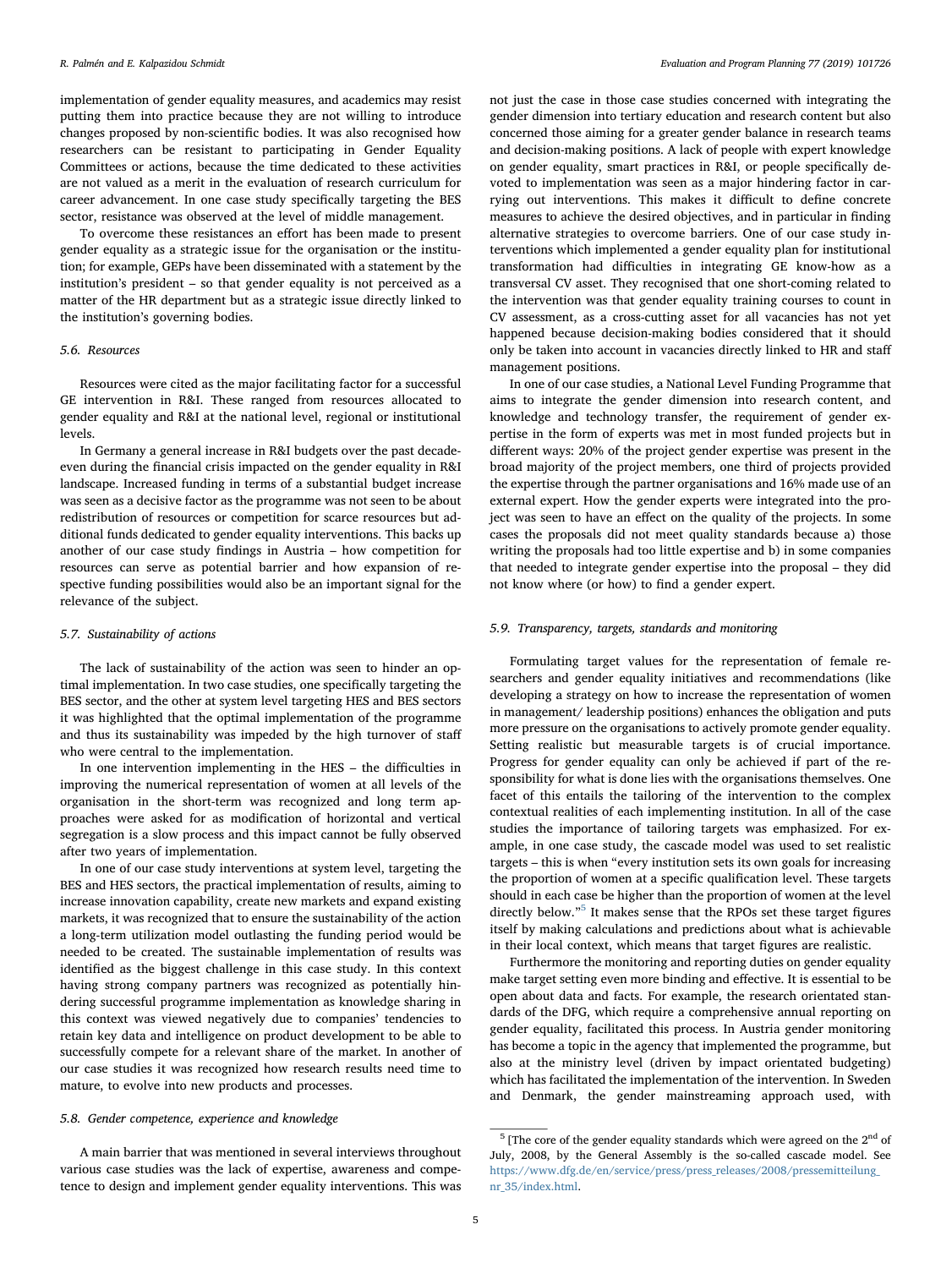obligations to monitor and report on gender equality developments, and the transparency as regards data and facts, put pressure on the research organisations to design and implement effective interventions.

In one case study, just to mention an example, the transparency of the responsibility of improving the representation of women at the individual faculties facilitated successful implementation. The annual reports easily highlighted which departments and faculties fulfilled their obligations, i.e. an increased decentralized accountability aided the implementation of the intervention. The visibility of performance differences delivered by the continuous monitoring system was decisive in this case study. A lack of transparency regarding the links between being entitled to the age limit extension and successfully applying for a research grant was identified as potentially hindering the impacts of the measures in one of the Hungarian case studies, coupled with a lack of a monitoring mechanism.

# 5.10. Lack of accessible data and information for implementing the intervention

In the Spanish case studies difficulties in obtaining disaggregated data was highlighted as problematic in designing and implementing effective interventions. In one case study, RPO data that depended on other departments/ registration systems (e.g. data regarding PhD students or sex-disaggregated data regarding work/life balance permits) was particularly difficult to access. To date, it has not been possible to obtain sex-disaggregated data regarding work/life balance permits' requests: these permits are registered with other types of permits, that are covered by the social security system and the current registration system does not enable you to visualize separately the work/life balance categories. Other difficulties in accessing data on existing inequalities due to data protection and confidentiality reasons were highlighted. Even though there has been considerable improvement in understanding how complementary payment regarding "productivity incentives" is distributed and how it negatively affects maternity/ paternity or care related permits, these figures are considered to be confidential and are only partly shown (GE evaluations include data on percentages of deviation in the perception of these salary supplements by women and men but not salary amounts).

In one case study, difficulties in monitoring sexual/gender harassment prevention and assessing the protocol were reported. Interviewees remarked that few notifications about sexual harassment are received, and in the few cases for which complaints have been informed, to date, formal complaints have not been finally processed. Therefore, the functioning of the harassment protocol has not been evaluated. The Occupational Health Department, which is in charge of managing sexual/gender harassment prevention as well as mobbing prevention, highlights as problematic that the reasons why complaints are (or not) finally formally processed and cannot be accessed due to confidentiality reasons. In another case study intervention programme, managers wanted to collect specific data to counteract gender bias in evaluation into the programme. One of the selection criteria for the accredited centre are based on research performance during the last five years, they wanted to consider maternity leave in the evaluation, but the IT department informed them that it was not possible to introduce this change in order to collect these data.

A lack of information about the interventions were also identified to have a detrimental impact on them. For example, in Hungary whilst the age limit extension is included in every call for proposals, it is not separately advertised. This may mean that it is overlooked by researchers who are beyond the age limit, but would be entitled to the benefit of the extension. In another case study a large share of post-docs and assistant professors at the university were not aware of the mentoring programme that they could maybe benefit from.

#### 6. Discussion

Almost twenty years ago at the turn of the millennium, Acker and colleagues ([Meyerson & Kolb, 2000\)](#page-7-22) published various articles including 'Gendered Contradictions in Organizational Equity Projects', examining gender equity interventions exposing a series of dilemmas faced by gender equity projects in organisations. Whilst these experiences took place outside of academia and R&I programmes and institutions, we can see how many of these themes are still present and persist in our case studies. For example elements of the top-down, bottom-up dilemma ([Aker, 2000](#page-7-23)) persist, as does what Acker terms the contradiction experienced between gender-equity goals and other organizational change goals linked to gender, i.e. what she terms a "dual agenda". In this latter case, we specifically looked at how gender equality objectives and R&I objectives– specifically the call for research excellence could be conceptualized as a dual-agenda. In this instance, however, linking research excellence to gender equality and integrating the gender dimension into research content has not obscured the gender equality agenda but has tended to strengthen and legitimise the gender equality discourse in a sector (R&I) where excellence is the holy grail and national standard setters have been at the forefront of fusing the gender equality and excellence discourses. By using the framework developed by [Kalpazidou Schmidt and Cacace \(2017\)](#page-7-3) and thinking about those enabling and hindering factors, in terms of both structural and processual factors, both effecting implementation, we are able to provide a more nuanced framework that does not conceptualise these elements as binary contradictions or dilemmas but as more complex dynamic configurations of structures and processes that interact to either enable or hinder change processes.

The case studies highlight the importance of both top-down commitment and bottom-up buy-in. This is in line with research looking at the structural change projects in R&I. [Kalpazidou Schmidt and Cacace](#page-7-6) [\(2018:4\)](#page-7-6) state "Many of the structural change projects funded under EC schemes propose specific methods to either involve different types of actors within the organisations almost simultaneously (e.g. Changing the academy model -GENOVATE or Participatory Gender Audit (GEN-ISLAB), or to start from top-management and gradually reach the departments of research and/ or teaching (e.g. transformational change – INTEGER)." Our case studies highlighted the importance of this twintrack approach.

It is widely recognized how gender equality dynamics interact with other organizational problems [\(Bleijenbergh, van Engen, & Vikenburg,](#page-7-24) [2013\)](#page-7-24). In R&I, linking gender equality to broader questions of standards and excellence, particularly when this emanates from prestigious standard setting organisations has been a successful strategy in aiding the successful implementation of gender equality interventions. For example, national standard-setting institutions such as the [German](#page-7-25) [Research Foundation \(DFG\) \(2008\)](#page-7-25) and the [National Science](#page-7-26) [Foundation, 2009](#page-7-26) in the USA recognize the gender dimension or gender, as an important component of quality research [\(Best, Sinell,](#page-7-27) [Heidingsfelder, & Schraudner, 2016:4\)](#page-7-27). This was therefore not experienced as a "contradiction …between gender-equity goals and other organizational change goals linked to the gender goals. [where] gender tended to get lost in discussions of the project and actual implementation" [\(Akers, 2000: 627](#page-7-23)–628). It was seen as a necessary component, crucial in fostering buy-in from implementing organisations.

The existence of gender competence and expertise in the organisation can be seen as a great facilitator while a lack of gender competence was recognized as hindering the smooth implementation of the interventions. Regarding one of our case studies aiming to integrate the gender dimension into innovations, [Wroblewski \(2016\)](#page-7-28) states that despite the overall existence of gender expertise, only one third of the projects defined the term gender for their project use. Also, as the role of the gender experts is evolving with the project, their involvement ranged from rudimentary to thoroughly (ensuring that gender is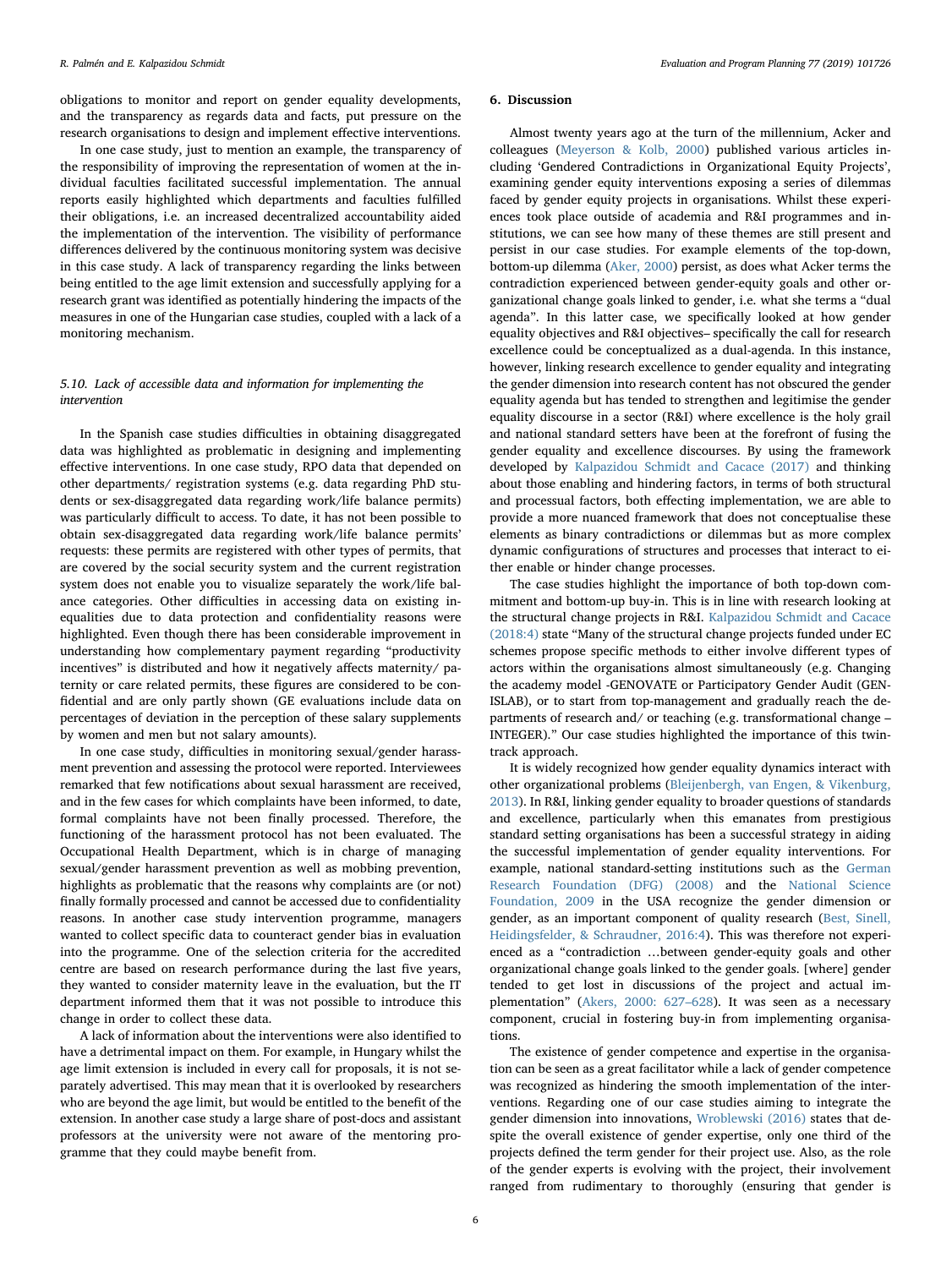integrated consistently in every step) ([Wroblewski, 2016](#page-7-28)). How gender competence and expertise is integrated was an explicit consideration of the evaluation of this programme affecting outcomes. The analysis of our case study work confirmed the importance of gender competence for a successful implementation of the interventions.

Gender competence can also be thought of in relation to organisational learning. In research evaluating the ADVANCE programme in the U.S. organizational learning has become a key concept [\(Laursen & De](#page-7-29) [Welde, 2019](#page-7-29)). This is defined as "the process of acquiring, distributing, integrating, and creating information and knowledge among organisational members" [\(Wang and Ellinger, 2008:1](#page-7-30)). In a comprehensive review of the literature, [Scott \(2011:13\)](#page-7-31) proposes: "Learning is both a cognitive and a behavioural process (..)[it] is acquired through a cognitive process of reflecting and/or through a behavioural process of doing, [and] learning is exploited through a process of applying, spreading and embedding the knowledge" [\(Laursen & De Welde,](#page-7-29) [2019:142](#page-7-29)). The creation and use of knowledge in interventions promoting gender equality in research organisations have been identified as a crucial component of these initiatives [\(Kalpazidou Schmidt &](#page-7-6) [Cacace, 2018](#page-7-6)). [Zippel and Marx Ferree \(2018\)](#page-7-0) in the context of the U.S. ADVANCE programme highlight how gender equality interventions in R &I revolve around two different types of knowledge that needed for implementation (mainly linked to practitioners and administrators) and knowledge that derives from the implementation process (which can be linked to academics' needs to publish). These two different 'knowledge needs' can produce tensions which become manifest it different ways regarding a) access and use of internal data b) status of different research approaches (quantitative data given higher status than qualitative), c) researchers find it difficult to publish findings related to gender equality interventions ([Zippel & Marx Ferree, 2018;](#page-7-0) [Kalpazidou](#page-7-6) [Schmidt & Cacace, 2018\)](#page-7-6). Some of our cases studies demonstrated the need for a greater recognition of gender competence as a key incentive to encourage the participation of staff in gender equality interventions.

Transparency has been long allied to gender equality interventions in academia as enhancing the transparency of academic selection, recruitment and promotion, and recognized as key factor in dismantling opaque selection, recruitment and promotion procedures hindering a greater gender equality ([Van den Brink, Benschop, & Jansen, 2010](#page-7-32)). One of the main contributions of the German Research Foundation's (DFG) principles is to be seen in the establishment of a comprehensive and transparent annual reporting system on GE in research institutions, substantiating the development of the relevant indicators [\(Bührer et al.,](#page-7-33) [2018: 54\)](#page-7-33). In our case study work, linking transparency of data to realistic target setting (based on the data) was seen as a key facilitating factor aiding the implementation of interventions.

As discussed above, we chose our approach and designed our instrumentation in identifying the common facilitating and hindering factors based on our conceptual framework and having in mind that a clear-cut, linear pattern was difficult to establish. In our design we took into account the variability and relative unpredictability of the process of implementation.

We encountered a number of challenges in our effort to open the black box of the facilitating and hindering factors of gender equality programs in the different European countries.

First, one key challenge was the lack of available information, data and indicators. Various case studies cited that a lack of information and indicators regarding the intervention hindered effective monitoring and evaluation. In some cases project reports and monitoring data were inaccessible due to data protection regulations. In order to overcome this, we developed various strategies. For example, in one case study we used online project descriptions and qualitative interviews, in which outputs, outcomes and impacts were reported but could not be verified empirically. In another case study it was identified that if the monitoring data had been available a bibliometric analysis could have been carried out and its results connected to gender equality indicators. Although this particular intervention had a lot of available data on R&I

effects, no link to gender equality measures has been established so far, partly due to a lack of awareness on this issue. Case study authors dealing with these problems tended to rely mostly on qualitative interviews in which outputs, outcomes and impacts were reported but could not be complemented with quantitative studies.

The strengths of the adopted approach included an emphasis on 'contribution' to achieve change as oppose to attribution. Various case study authors reflected on the attribution/ contribution dilemma and a general consensus arising from our analysis is that the implementation of the interventions 'contributed' to the outcomes and impact of the intervention in combination with a complex array of contextual influential factors. In one case study it was hypothesised that the intervention contributed to the implementation of gender measures in other research programmes by some interview partners – however this could not be verified. In another case study it was difficult to assess to what degree the monitoring of the intervention contributed to the increase of women in top research positions or whether this increase would have happened by only providing financial incentives.

In three of our case study interventions it was explicitly stated that given the time-frame of the intervention it is impossible to carry out a thorough impact assessment detailing outcomes and impacts. In one of our case studies – that began in January 2018 – it was therefore decided to carry out an ex-ante evaluation. In another case study it was not possible to carry out a thorough evaluation of the intervention at this stage – whilst an evaluation of the short term effects of the program has been carried out, this analysis does not provide an exhaustive mapping of the outcomes. In relation to the very slow pace of structural change, one case study author recognizes: "the most ill-placed assumption regarding the intervention is that its impacts can and should be observed in a short period of time and its success is directly measurable". Regarding integrating the gender dimension in tertiary education it was highlighted that a major problem assessing impacts is the time-lag between the students' education period and impacts that occur as a result of this education in later professional careers. Students are also 'lost' from further examination of impacts after finishing studies. Creating an increased awareness of the importance of integrating the gender dimension into teaching and research content is a long-term process. Building competences of researchers in the gender dimension is also a long-term process that requires in some cases challenging accepted 'norms' in certain scientific disciplines. It's a long-term project that may, in some disciplines, challenge received wisdom??? and therefore may take a great deal of time. Outcomes and impacts in this instance may be gradual – slightly increased awareness may eventually lead to a 'more inclusive' way of doing science. In another case study the interviewees highlighted that the impact of their gender equality measures is related to mid-term and long-term changes such as the number of female group leaders, which requires more time to be detected. They also detected some cultural changes as regards gender equality that are difficult to measure.

# 7. Concluding remarks

To sum up, based on 19 case studies and using a qualitative comparative analysis approach, we opened up the black box of implementation and identified common facilitating and hindering factors in gender equality interventions in different European countries and sectors. We developed and applied an innovative evaluation design template, on the basis of which we constructed 19 theories of change pertinent to each case study intervention – yet which also enabled a meaningful comparative analysis across interventions types, country contexts and scope of intervention, focusing on the design, implementation and outcomes and impacts in R&I. In this article we discussed those factors that were identified as enabling and hindering the implementation of the interventions and tried to shed light on how these contribute to the understanding of why and how interventions work or fail to work. Finally, we discussed the strengths and limitations